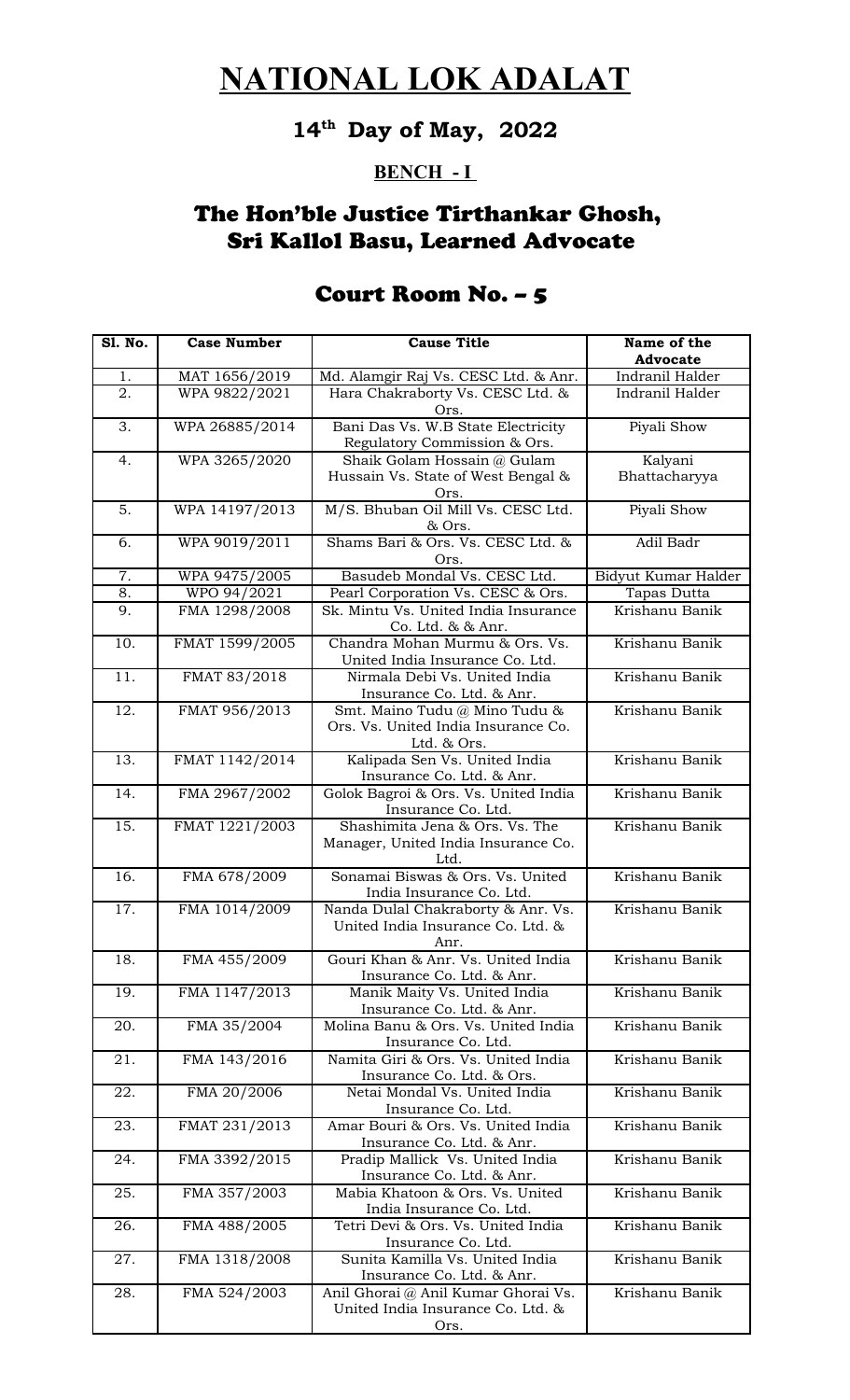| 29. | FMAT 1721/2005 | Pranabendra Ghosh Vs. United India<br>Insurance Co. Ltd.                                | Krishanu Banik |
|-----|----------------|-----------------------------------------------------------------------------------------|----------------|
| 30. | FMA 3441/2015  | Rabin Maity Vs. United India<br>Insurance Co. Ltd. & Anr.                               | Krishanu Banik |
| 31. | FMA 3451/2013  | Md. Toyeb Ali Jamadar & Anr. Vs.<br>United India Insurance Co. Ltd. &<br>Anr.           | Krishanu Banik |
| 32. | FMAT 1256/2004 | Probodh Samaddar Vs. United India<br>Insurance Co. Ltd.                                 | Krishanu Banik |
| 33. | FMA 442/2010   | Mst. Hamida Bibi @ Hamid Bibi Vs.<br>United India Insurance Co. Ltd. &<br>Anr.          | Krishanu Banik |
| 34. | FMA 2517/2005  | Sabita Ghosh Vs. United India<br>Insurance Co. Ltd.                                     | Krishanu Banik |
| 35. | FMA 7/2014     | Nakul Adi & Ors. Vs. United India<br>Insurance Co. Ltd. & Ors.                          | Krishanu Banik |
| 36. | FMA 2864/2002  | Mabud Ali Khan Vs. United India<br>Insurance Co. Ltd.                                   | Krishanu Banik |
| 37. | FMA 2346/2005  | Abdulla Sk. & Ors. Vs. United India<br>Insurance Co. Ltd.                               | Krishanu Banik |
| 38. | FMAT 917/2012  | Anjana Paramanick & Ors. Vs. United<br>India Insurance Co. Ltd. & Anr.                  | Krishanu Banik |
| 39. | FMA 285/2009   | Purnima Biswas & Ors. Vs. Div.<br>Manager, United India Insurance Co.<br>Ltd. & Anr.    | Krishanu Banik |
| 40. | FMAT 2458/2007 | Urmila Devi & Ors. Vs. United India<br>Insurance Co. Ltd. & Anr.                        | Krishanu Banik |
| 41. | FMAT 3331/2005 | Faruk Sk. & Anr. Vs. Div. Manager,<br>United India Insurance Co. Ltd.                   | Krishanu Banik |
| 42. | FMA 2214/2016  | Lalita Mondal & Ors. Vs. United India<br>Insurance Co. Ltd. & Anr.                      | Krishanu Banik |
| 43. | FMA 171/2007   | Chameli Mishra Vs. United India<br>Insurance Co. Ltd. & Ors.                            | Krishanu Banik |
| 44. | FMAT 165/2015  | Archana Bagdi & Anr. Vs. Branch<br>Manager, United India Insurance Co.<br>Ltd. & Anr.   | Krishanu Banik |
| 45. | FMA 2/2014     | Geeta Kumbhakar & Ors. Vs. United<br>India Insurance Co. Ltd. & Ors.                    | Krishanu Banik |
| 46. | FMA 692/2004   | Prem Chand Mahato & Anr. Vs.<br>United India Insurance Co. Ltd.                         | Krishanu Banik |
| 47. | FMA 1084/2013  | Farida Mondal & Ors. Vs. United<br>India Insurance Co. Ltd. & Ors.                      | Krishanu Banik |
| 48. | FMA 960/2021   | Dulal Chandra Barman Vs. United<br>India Insurance Co. Ltd. & Anr.                      | Jayanta Mondal |
| 49. | FMA 773/2012   | Dinesh Kumar Das Vs. United India<br>Insurance Co. Ltd. & Anr.                          | Jayanta Mondal |
| 50. | FMA 686/2013   | Usha Debnath @ Usharani Debnath &<br>Ors. Vs. United India Insurance Co.<br>Ltd. & Anr. | Jayanta Mondal |
| 51. | FMA 1446/2016  | Guleram Malik @ Guliram Malik Vs.<br>United India Insurance Co. Ltd. &<br>Anr.          | Jayanta Mondal |
| 52. | FMAT 1295/2016 | Smt. Anita Das & Ors. Vs. United<br>India Insurance Co. Ltd. & Anr.                     | Jayanta Mondal |
| 53. | FMAT 595/2019  | Trishna Jana & Ors. Vs. United India<br>Insurance Co. Ltd. & Anr.                       | Jayanta Mondal |
| 54. | FMAT 1086/2016 | Ramarati Das @ Ramwati Das & Ors.<br>Vs. United India Insurance Co. Ltd. &<br>Anr.      | Jayanta Mondal |
| 55. | FMAT 306/2015  | Nobiya Bibi & Ors. Vs. United India<br>Insurance Co. Ltd. & Anr.                        | Jayanta Mondal |
| 56. | FMA 372/2011   | Kalidas Saha @ Kalipada Saha Vs.<br>United India Insurance Co. Ltd. &<br>Anr.           | Krishanu Banik |
| 57. | FMA 3911/2016  | Sanju Samanta & Ors. Vs. United<br>India Insurance Co. Ltd. & Anr.                      | Krishanu Banik |
| 58. | FMA 1291/2010  | Rajkumar Das @ Raju Das Vs. United<br>India Insurance Co. Ltd. & Anr.                   | Krishanu Banik |
| 59. | FMAT 2331/2000 | Sulakha Mahakar & Anr. Vs. United<br>India Insurance Co. Ltd.                           | Krishanu Banik |
| 60. | FMAT 246/2005  | Malina Bhattacharjee & Anr. Vs.<br>United India Insurance Co. Ltd.                      | Krishanu Banik |
| 61. | FMA 364/2002   | Smt. Nanda Rani Naskar Vs. Regnl.<br>Manager, United India Insurance Co.<br>Ltd.        | Krishanu Banik |
| 62. | FMAT 3325/2003 | Swapan Rakshit Vs. United India<br>Insurance Co. Ltd.                                   | Krishanu Banik |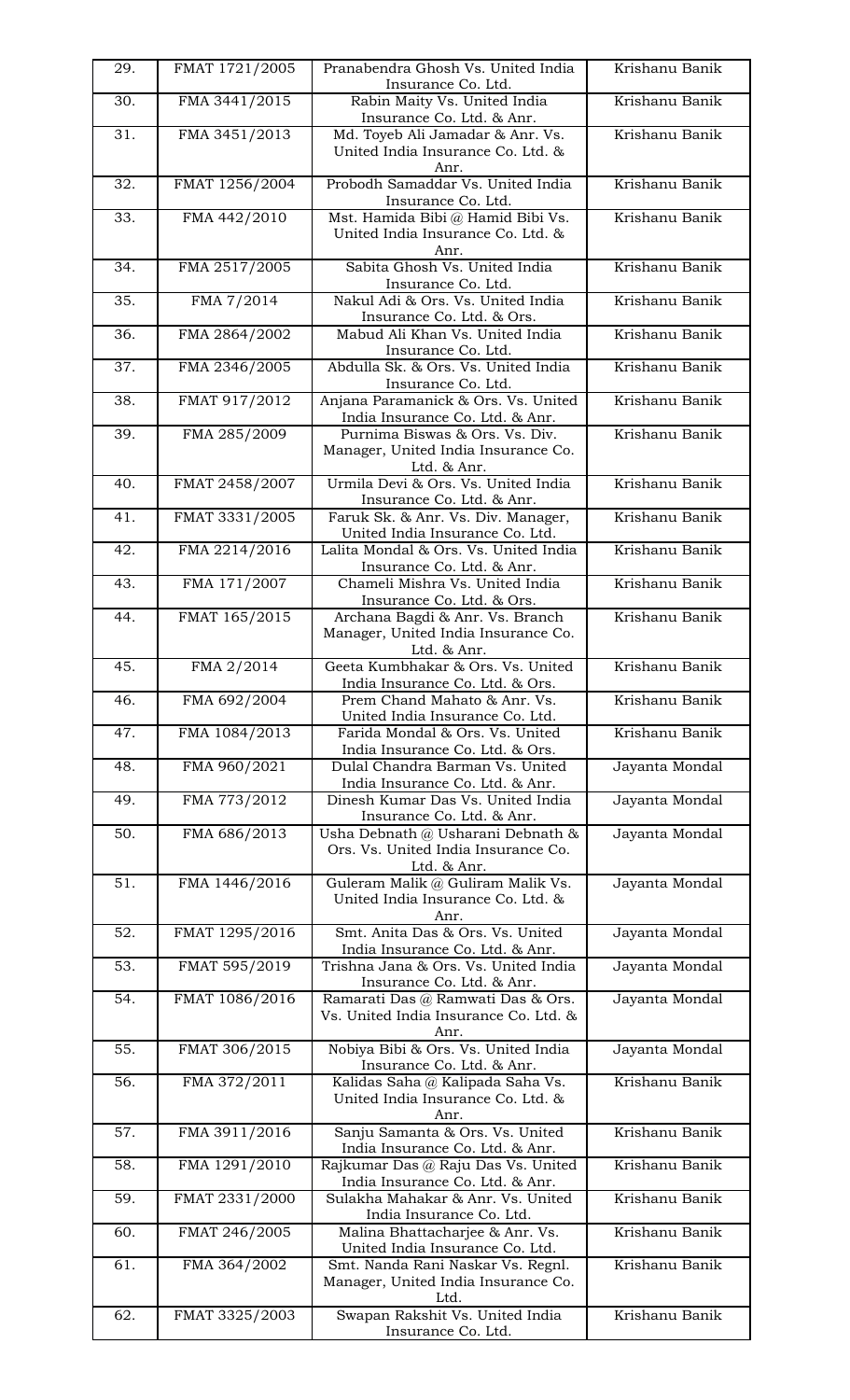| 63. | FMAT 898/2014    | Sk. Firoj Ali Vs. United India<br>Insurance Co. Ltd. & Ors.                                    | Krishanu Banik          |
|-----|------------------|------------------------------------------------------------------------------------------------|-------------------------|
| 64. | FMAT 555/2021    | Ashalata Das & Ors. Vs. United India<br>Insurance Co. Ltd. & Anr.                              | Subhankar Mondal        |
| 65. | FMA 24/2022      | Malati Rani Mandal & Anr. Vs. United<br>India Insurance Co. Ltd. & Anr.                        | Subhankar Mondal        |
| 66. | FMA 727/2021     | United India Insurance Co. Ltd. Vs.<br>Aparna Mete & Ors.                                      | Parimal Kumar<br>Pahari |
| 67. | FMAT 576/2019    | Totan Ghosh Vs. United India<br>Insurance Co. Ltd. & Anr.                                      | Muktokesh Das           |
| 68. | FMAT 1160/2014   | Arjina Sekh & Ors. Vs. United India<br>Insurance Co. Ltd.                                      | Ali Imam Shah           |
| 69. | FMA 897/2005     | Aslema Bibi & Ors. Vs. United India<br>Insurance Co. Ltd.                                      | Krishanu Banik          |
| 70. | FMA 673/2012     | United India Insurance Co. Ltd. Vs.<br>Suresh Sharma & Anr.                                    | Rajesh Singh            |
| 71. | FMA 960/2008     | Asim Malik & Anr. Vs. United India<br>Insurance Co. Ltd.                                       | Krishanu Banik          |
| 72. | FMA 814/2021     | Mali Sarkar & Ors. Vs. Reliance<br>General Insurance Co. Ltd. & Anr.                           | Muktakesh Das           |
| 73. | FMAT 1582/2013   | Jagadish Pal Vs. Reliance General<br>Insurance Co. Ltd. & Anr.                                 | Jayanta Mondal          |
| 74. | FMAT 452/2020    | Jaghwant Singh Vs. Jagtar Singh &<br>Anr.                                                      | Laltu Mohan Ghosh       |
| 75. | FMAT 574/2019    | Sunil Kr. Roy @ Sunil Kr. Yadav Vs.<br>Pappu Yadav & Anr.                                      | Laltu Mohan Ghosh       |
| 76. | FMA 1200/2011    | Santona Mondal & Ors. Vs. Reliance<br>General Insurance CO. Ltd. & Anr.                        | Krishanu Banik          |
| 77. | FMAT 580/2018    | IFFCO Tokio General Insurance Co.<br>Ltd. Vs. Sakina Khatoon & Ors.                            | Rajesh Singh            |
| 78. | FMAT(MV)141/2022 | Malina Mondal & Ors. Vs. Kotak<br>Mahindra General Ins Co. Ltd. & Anr.                         | Muktakesh Das           |
| 79. | FMAT(MV)180/2022 | Rashia Khatun Bibi & Ors. Vs. HDFC<br>ERGO General Ins. Co. Ltd. & Anr.                        | Muktakesh Das           |
| 80. | FMA 64/2017      | Madhu Das (Shaw) & Anr. Vs.<br>Shriram General Ins. Co. Ltd. & Anr.                            | Krishanu Banik          |
| 81. | FMA 138/2021     | Shriram General Insurance Co. Ltd.<br>Vs. Abhay Singh @ Avay Singh & Anr.                      | Rajesh Singh            |
| 82. | FMAT(MV)56/2022  | Sameer Bairagi Vs. Shriram General<br>Insurance Co. Ltd. & Anr.                                | Subhankar Mondal        |
| 83. | FMA 369/2021     | Paruli Roy & Anr. Vs. Shriram<br>General Insurance Co. Ltd. & Anr.                             | Jayanta Mondal          |
| 84. | FMA 39/2008      | Royal Sundaram Alliance Insurance<br>Co. Ltd. Vs. Adinath Ghosh & Anr.                         | Rajesh Singh            |
| 85. | FMA 832/2018     | Bandana Majhi & Ors. Vs. The<br>Branch Manager, Cholamandalam<br>MS General Insurance Co. Ltd. | Krishanu Banik          |
| 86. | FMAT 4/2020      | Narayan Chandra Saha & Ors. Vs.<br>National Insurance Co. Ltd. & Anr.                          | Tamal Kumar Sen         |
| 87. | FMAT 52/2019     | Dipankar Sarkar Vs. National<br>Insurance Co. Ltd. & Anr.                                      | Tamal Kumar Sen         |
| 88. | FMAT 28/2021     | Smt. Manjuri Rabidas & Anr. Vs.<br>National Insurance Co. Ltd. & Anr.                          | Tapan Kumar Sen         |
| 89. | FMAT 44/2021     | Jharna De Bhowmik Vs. National<br>Insurance Co. Ltd. & Ors.                                    | Tamal Kumar Sen         |
| 90. | FMAT 3010/2006   | Debasis Huzzat @ Guchhait Vs. Alok<br>Maity                                                    | Krishanu Banik          |
| 91. | FMA 1807/2006    | Ashim @ Asim Garai Vs. Shyamal Kr.<br>Laha                                                     | Krishanu Banik          |
| 92. | FMA 265/2007     | Sk. Nasiruddin Vs. Sagar Pal                                                                   | Krishanu Banik          |
| 93. | FMA 294/2021     | United Insurance Co. Ltd. Vs.<br>Sahanza Bibi                                                  | Sucharita Pal           |
| 94. | FMA 147/2016     | Sarmila Singh & Anr. Vs. Reliance<br>General Insurance Co. Ltd. & Anr.                         | Sanat Kumar Mallick     |
| 95. | FMA 821/2012     | United Insurance Co. Ltd. Vs. Sri<br>Shital Prasad Gupta & Anr.                                | Parimal Pahari          |
| 96. | FMA 978/2016     | Reliance General Insurance Co. Ltd.<br>Vs. Nahima Bibi @ Nahima Khatoon<br>& Anr.              | K K Das                 |
| 97. | FMA 524/2018     | Reliance General Insurance Co. Ltd.<br>Vs. Pushpa Mahato & Ors.                                | K K Das                 |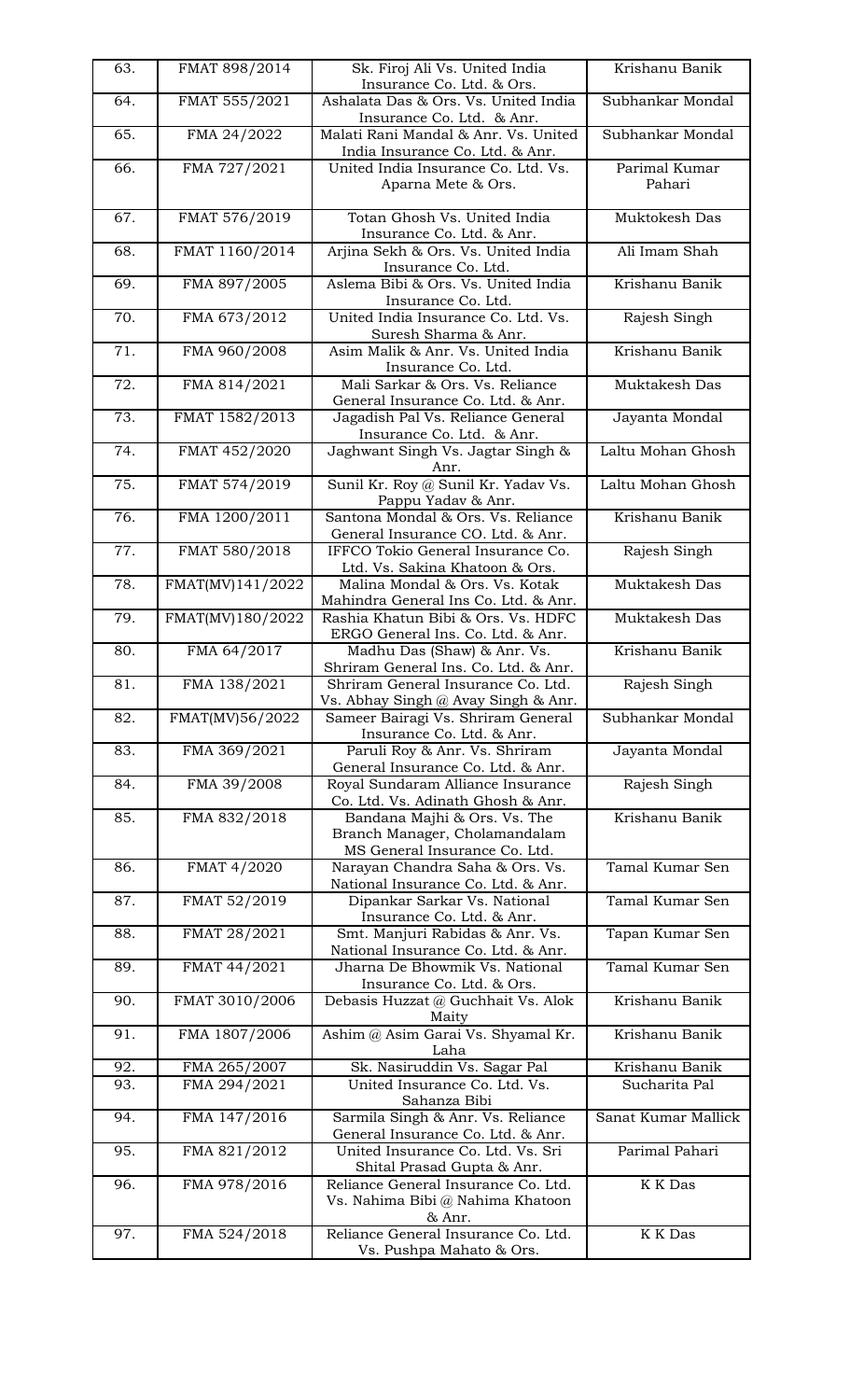**14th Day of May, 2022**

#### **BENCH - II**

## The Hon'ble Justice Rabindranath Samanta, Smt. Chandreyi Alam, Learned Advocate

| SI.N<br>$\bullet$ | <b>Case Number</b> | <b>Cause Title</b>                                                                        | Name of the<br>Advocate     |
|-------------------|--------------------|-------------------------------------------------------------------------------------------|-----------------------------|
| 1.                | WPA 492/2022       | Zorina Khatun Vs. State of West<br>Bengal & Ors.                                          | Saptarshi<br>Chakraborty    |
| 2.                | WPA 31/2022        | Pradip Basu Vs. State of West Bengal &<br>Ors.                                            | Washef Ali Mondal           |
| 3.                | WPA 8862/2021      | Khabirul Alam Vs. State of West Bengal<br>& Ors.                                          | Pinaki Dhole                |
| 4.                | WPA 21436/2021     | Bikash Kumar Lahari Vs. State of West<br>Bengal & Ors.                                    | Arunava Ganguly             |
| 5.                | WPA 5877/2022      | Sunita Sharma Vs. State of West<br>Bengal & Ors.                                          | Aniruddha Mitra             |
| 6.                | WPA 15847/2019     | Anupam Samanta Vs. State of West<br>Bengal & Ors.                                         | Sanjay Saha                 |
| 7.                | WPA 2953/2019      | Kanchan Kumar Basu Vs. State of<br>West Bengal & Ors.                                     | Tanuja Basak                |
| 8.                | WPA 3439/2019      | Byomkesh Sinha Vs. State of West<br>Bengal & Ors.                                         | Kamal Zahiruzaman           |
| 9.                | WPA 10306/2021     | Amal Kumar Majumder & ors. Vs.<br>State of West Bengal & Ors.                             | Sabita Khutia<br>(Bhunya)   |
| 10.               | WPA 11635/2021     | Ganesh Chandra Sarkar & Ors. Vs.<br>State of West Bengal & Ors.                           | Sabita Khutia               |
| 11.               | WPA 20953/2021     | Rajesh Misir Vs. State of West Bengal<br>& Ors.                                           | Saurv Prasanna<br>Mukherjee |
| 12.               | WPA 7249/2021      | Janardan Pal Vs. State of West Bengal<br>& Ors.                                           | Sudipta Maiti               |
| 13.               | WPA 252/2022       | Asis Kumar Roy Vs. State of West<br>Bengal & Ors.                                         | Saktipada Jana              |
| 14.               | WPA 5292/2022      | Tulu Mandal Majumdar Vs. State of<br>West Bengal & Ors.                                   | Syed Mansoor Ali            |
| 15.               | WPST 195/2019      | Snigdha Das Mandal Vs. State of West<br>Bengal & Ors.                                     | Asish Dutta                 |
| 16.               | FMA 255/2010       | Anand Sharma Vs. New India<br>Assurance Co. Ltd.                                          | Krishanu Banik              |
| 17.               | FMAT(MV)169/2022   | Ajiro Bibi & Ors. Vs. New India<br>Assurance Co. Ltd.                                     | Muktakesh Das               |
| 18.               | FMAT 3024/2003     | Sumati Debnath Vs, Div Manager, New<br>India Assurance Co. Ltd.                           | Krishanu Banik              |
| 19.               | FMAT 533/2017      | Nurbanu Bibi & Anr. Vs. New India<br>Assurance Co. Ltd. & Anr.                            | Saidur Rahaman              |
| 20.               | FMAT 545/2017      | Ajeda Bibi Vs. New India Assurance Co.<br>Ltd. & Anr.                                     | Saidur Rahaman              |
| 21.               | FMAT 119/2012      | Tajema Bewa @ Sona Bhanu Bewa &<br>Ors. Vs. Div. Manager, New India<br>Assurance Co. Ltd. | Saidur Rahaman              |
| 22.               | FMA 2141/2013      | Manuara Bibi & Anr. Vs. New India<br>Assurance Co. Ltd. & Anr.                            | Saidur Rahaman              |
| 23.               | FMAT 1048/2015     | Maloti Pande @ Malati Pandey Vs. New<br>India Assurance Co. Ltd. & Anr.                   | Saidur Rahaman              |
| 24.               | FMAT 905/2014      | Radha Rani Chakraborty Vs. New India<br>Assurance Co. Ltd. & Anr.                         | Saidur Rahaman              |
| 25.               | FMAT 1704/2010     | Rubi Chowdhury & Ors. Vs. New India<br>Assurance Co. Ltd. & Anr.                          | Saidur Rahaman              |
| 26.               | FMA 550/2014       | Khadija Bibi & Anr. Vs. Divisional<br>Manager, New India Assurance Co. Ltd.<br>& Anr.     | Saidur Rahaman              |
| 27.               | FMAT 225/2017      | Mennegar Begam & Ors. Vs. New India<br>Assurance Co. Ltd. & Anr.                          | Saidur Rahaman              |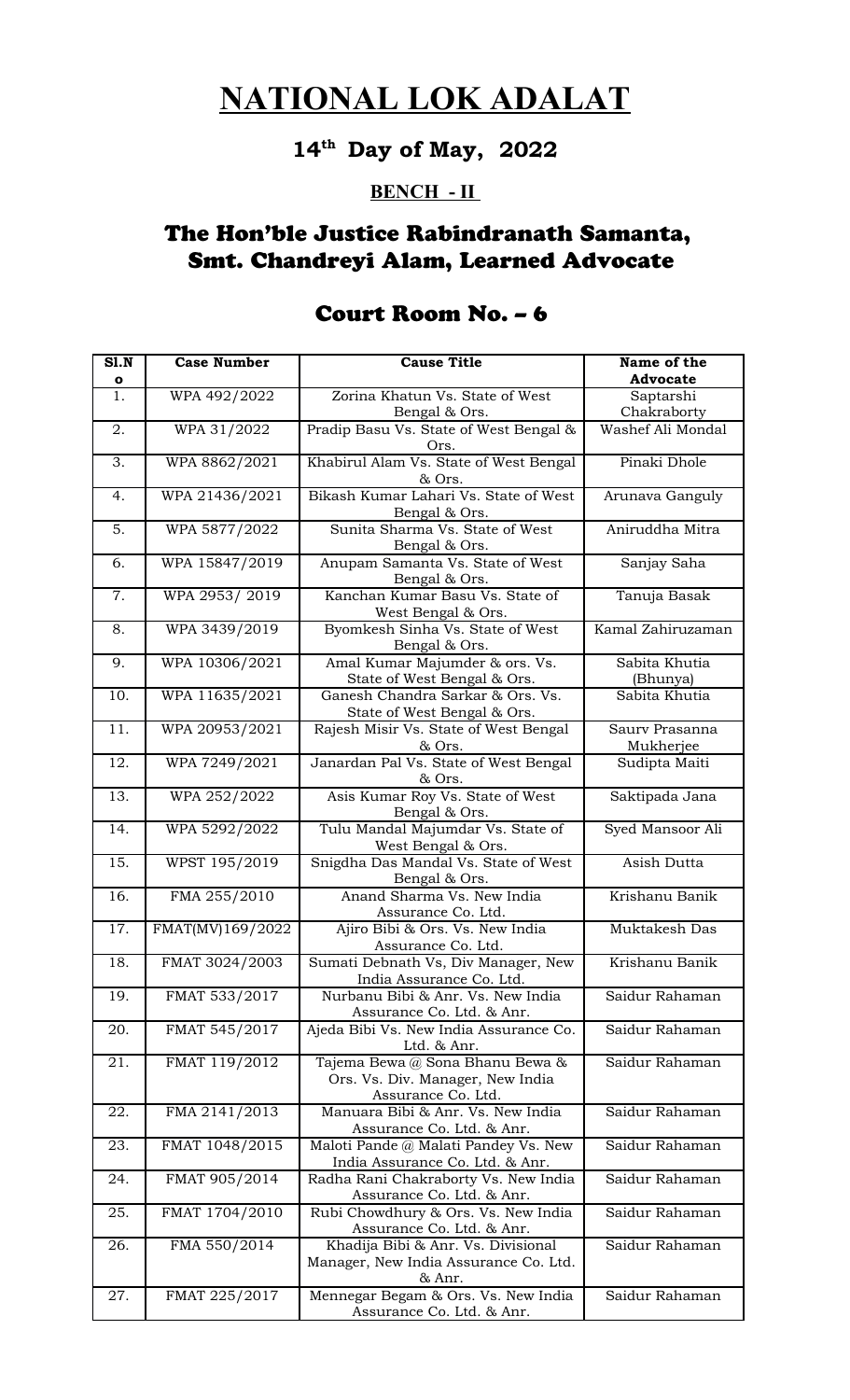| 28. | FMA 489/2009    | Mahabul Islam Vs. New India<br>Assurance Co. Ltd. & Anr.                                   | Saidur Rahaman          |
|-----|-----------------|--------------------------------------------------------------------------------------------|-------------------------|
| 29. | FMAT 1164/2013  | Gour Hari Manna Vs. Dilip Kumar<br>Ghosh & Anr.                                            | Saidur Rahaman          |
| 30. | FMA 3353/2015   | Gopal Chowdhury Vs. New India<br>Assurance Co. Ltd. & Anr.                                 | Jayanta Mondal          |
| 31. | FMA 1428/2015   | Sujata Mondal Vs. New India<br>Assurance Co. Ltd. & Anr.                                   | Jayanta Mondal          |
| 32. | FMA 955/2015    | Haradhan Singh Vs. New India<br>Assurance Co. Ltd. & Anr.                                  | Jayanta Mondal          |
| 33. | FMA 164/2021    | New India Assurance Co. Ltd. Vs. Tripti<br>Das                                             | Rajdeep<br>Bhattacharya |
| 34. | FMAT 882/2010   | Ganesh Chandra Bharma @ Ganesh<br>Bharma Vs. New India Assurance Co.<br>Ltd.               | Jayanta Mondal          |
| 35. | FMAT 1222/2014  | Sanjay Kumar Das Vs. New India<br>Assurance Co. Ltd. & Anr.                                | Jayanta Mondal          |
| 36. | FMAT 197/2015   | Abul Kalam Mondal @ Abul Kalam Vs.<br>New India Assurance Co. Ltd. & Anr.                  | Jayanta Mondal          |
| 37. | FMAT 934/2012   | Subir Roy Vs. New India Assurance Co.<br>Ltd. & Anr.                                       | Jayanta Mondal          |
| 38. | FMAT 372/2010   | Sujay Kumar Dey Vs. Sonali Bhowmick                                                        | Jayanta Mondal          |
| 39. | FMAT 1323/2011  | & Anr.<br>Dipak Sharma Vs. New India                                                       | Jayanta Mondal          |
| 40. | FMAT 773/2013   | Assurance Co. Ltd. & Ors.<br>Debasish Karmakar Vs. New India                               | Jayanta Mondal          |
| 41. | FMAT 3246/2006  | Assurance Co. Ltd. & Anr.<br>Kamala Paul & Ors. Vs. New India                              | Jayanta Mondal          |
| 42. | FMAT 546/2016   | Assurance Co. Ltd.<br>Tapan Kumar Ghosh Vs. New India                                      | Jayanta Mondal          |
| 43. | FMAT 671/2016   | Assurance Co. Ltd. & Anr.<br>Subhash Mitra Vs. New India                                   | Jayanta Mondal          |
| 44. | FMAT 553/2016   | Assurance Co. Ltd. & Anr.<br>Ashoke Kumar Das Vs. New India                                | Jayanta Mondal          |
| 45. | FMAT 705/2021   | Assurance Co. Ltd. & Anr.<br>New India Assurance Co. Ltd. Vs. Rina                         | Sanjay Paul             |
|     | COT 52/2021     | Ghosh & Ors.<br>Rina Ghosh & Ors. Vs. New India<br>Assurance Co. Ltd. & Anr.               | Jayanta Mondal          |
| 46. | FMAT 1756/2009  | Nutabala Rang & Ors. Vs. New India<br>Assurance Co. Ltd. & Anr.                            | Jayanta Mondal          |
| 47. | FMA 463/2012    | New India Assurance Co. Ltd. Vs.<br>Pranati Chanda & Ors.                                  | <b>K</b> K Das          |
| 48. | FMAT 553/2008   | Smt. Serum Nisha & Ors. Vs. New<br>India Assurance Co. Ltd. & Anr.                         | Jayanta Mondal          |
| 49. | FMA 2502/2005   | Arati Ghosh & Ors. Vs. New India<br>Assurance Co. Ltd.                                     | Krishanu Banik          |
| 50. | FMA 403/2022    | Sambari Hansda Vs. New India<br>Assurance Co. Ltd. & Anr.                                  | Subhankar Mondal        |
| 51. | FMA 398/2022    | Sarojini Tudu & Ors. Vs. New India                                                         | Subhankar Mondal        |
| 52. | FMAT 3024/2003  | Assurance Co. Ltd. & Anr.<br>Sumati Debnath Vs. Divisional                                 | Krishanu Banik          |
| 53. | FMA 434/2011    | Manager, New India Assurance Co. Ltd.<br>Alauddin @ Alai Seikh Vs. . New India             | Jayanta Kr. Mondal      |
| 54. | FMA 1154/2013   | Assurance Co. Ltd. & Anr.<br>Subrata Banerjee Vs. . New India<br>Assurance Co. Ltd. & Anr. | Jayanta Kr. Mondal      |
| 55. | FMA 1107/2021   | Mandira Ghosal & Ors. Vs. New India                                                        | Subhankar Mondal        |
| 56. | FMAT(MV)68/2022 | Assurance Co. Ltd. & Anr.<br>New India Assurance Co. Ltd. Vs.<br>Parameswar Mahata & Anr.  | Parimal Kumar<br>Pahari |
| 57. | FMA 439/2012    | New India Assurance Co Ltd. Vs.                                                            | K K Das                 |
| 58. | FMA 633/2012    | Sundari Mahato & Anr.<br>The New India Assurance Co. Ltd. Vs.<br>Ajija Chowdhury & Ors.    | K K Das                 |
| 59. | FMAT 647/2021   | Surabi Singh & Ors. Vs. New India<br>Assurance Co. Ltd. & Anr.                             | Subhankar Mondal        |
| 60. | FMAT 835/2019   | Chunchun Roy(Devi) & Ors. Vs. New<br>India Assurance Co. Ltd. & Anr.                       | Sk. Abu Abbasuddin      |
| 61. | FMA 650/2005    | Manjari Ghosh & Ors. Vs. New India<br>Assurance Co. Ltd.                                   | Krishanu Banik          |
| 62. | FMAT 1512/2013  | Mintu Som Vs. New India Assurance<br>Co. Ltd. & Anr.                                       | Krishanu Banik          |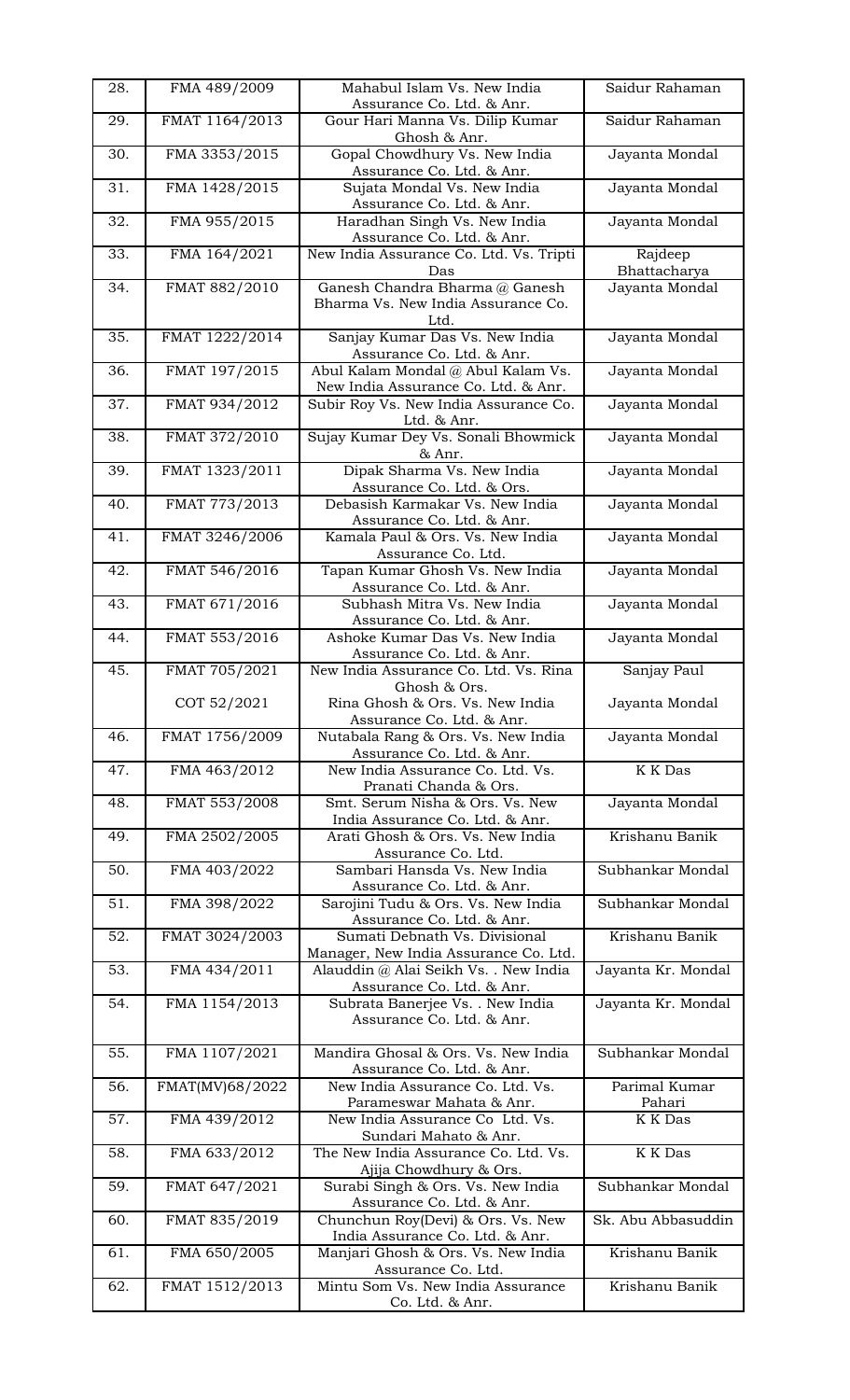| 63. | FMAT 1756/2009 | Nutabal Rang & Ors. Vs. New India<br>Assurance Co. Ltd. & Anr.          | Jayanta Mondal           |
|-----|----------------|-------------------------------------------------------------------------|--------------------------|
|     |                |                                                                         |                          |
| 64. | FMAT 824/2010  | Jiran Bewa & Ors. Vs. New India<br>Assurance Co. Ltd. & Ors.            | Saidur Rahaman           |
| 65. | FMAT 489/2021  | Mukta Dasgupta Vs. New India                                            | Saidur Rahaman           |
|     | FMA 1202/2021  | Assurance Co. Ltd. & Anr.                                               |                          |
| 66. | FMA 982/2009   | Hanu Oran Vs. New India Assurance                                       | Krishanu Banik           |
|     |                | Co. Ltd. & Anr.                                                         |                          |
| 67. | FMA 1184/2008  | Jaya Das & Ors. Vs. New India                                           | Krishanu Banik           |
|     |                | Assurance Co. Ltd& Anr.                                                 |                          |
| 68. | FMA 147/2011   | Ataur Rahaman Vs. New India                                             | Krishanu Banik           |
|     |                | Assurance Co. Ltd & Ors.                                                |                          |
| 69. | FMA 1317/2016  | Paresh Chandra Bera @ Paresh Ch.                                        | Krishanu Banik           |
|     |                | Bera Vs. N New India Assurance Co.                                      |                          |
|     |                | Ltd & Anr.                                                              |                          |
| 70. | FMA 938/2005   | Kamli Devi & Ors. Vs. New India                                         | Krishanu Banik           |
|     |                | Assurance Co. Ltd                                                       |                          |
| 71. | FMA 710/2013   | New India Assurance Co. Ltd Vs. Smt.                                    | Parimal Kr. Pahari       |
| 72. |                | Kaushalya Devi & Ors.                                                   | Krishanu Banik           |
|     | FMA 621/2009   | Ranjit Malik & Anr. Vs. New India<br>Assurance Co. Ltd & Anr.           |                          |
| 73. | FMA 236/2010   | Arup Bag Vs. New India Assurance Co.                                    | Krishanu Banik           |
|     |                | Ltd & Anr.                                                              |                          |
| 74. | FMA 176/2012   | New India Assurance Co. Ltd. Vs.                                        | Rajesh Singh             |
|     |                | Bulbuli Kaur & Ors.                                                     |                          |
| 75. | FMAT 1577/2009 | New India Assurance Co. Ltd. Vs.                                        | K K Das                  |
|     |                | Rafiya Bewa & Ors.                                                      |                          |
| 76. | FMA 679/2012   | New India Assurance Co. Ltd. Vs.                                        | Parimal Pahari           |
|     |                | Najira Bibi & Ors.                                                      |                          |
| 77. | FMA 2519/2005  | Purnima Parui & Ors. Vs. New India                                      | Krishanu Banik           |
|     |                | Assurance Co. Ltd.                                                      |                          |
| 78. | FMAT 443/2011  | Nanda Gopal Pal Vs. New India                                           | Krishanu Banik           |
|     |                | Assurance Co. Ltd.                                                      |                          |
| 79. | FMAT 124/2013  | Arati Majhi & Anr. Vs. New India                                        | Krishanu Banik           |
|     |                | Assurance Co. Ltd. & Ors.                                               |                          |
| 80. | FMA 1867/2006  | Nejam Sk. Vs. Md. Makbul Hossain &                                      | Krishanu Banik           |
| 81. | FMA 1489/2008  | Anr.<br>Radhe Shyam Sarkar & Ors. Vs. New                               | Krishanu Banik           |
|     |                | India Assurance Co. Ltd. & Anr.                                         |                          |
| 82. | FMAT 817/2015  | Sanu Bibi & Ors. Vs. New India                                          | <b>Uday Shankar</b>      |
|     |                | Assurance Co. Ltd. & Anr.                                               | Chattopadhyay            |
| 83. | FMAT 1213/2012 | Madhabi Biswas & Anr. Vs. New India                                     | <b>Uday Shankar</b>      |
|     |                | Assurance Co. Ltd. & Anr.                                               | Chattopadhyay            |
| 84. | FMA 1533/2017  | New India Assurance Co. Ltd. Vs.                                        | Sanjay Paul              |
|     |                | Archana Malo & Anr.                                                     |                          |
| 85. | FMA 3120/2013  | New India Assurance Co. Ltd. Vs.                                        | Rajesh Singh             |
|     |                | Santosh Biswas & Anr.                                                   |                          |
| 86. | FMA 674/2008   | Bishakha Khetrapal & Ors. Vs. New                                       | Krishanu Banik           |
|     |                | India Assurance Co. Ltd. & Anr.                                         |                          |
| 87. | FAT 529/2019   | The State of West Bengal Vs. M/S. Free                                  | Subir Pal                |
| 88. | FAT 96/2021    | India Dry Accumulators Limited.<br>State of West Bengal Vs. Amitava Das | Naren Ghosh              |
|     |                | & Anr.                                                                  | Dastidar                 |
| 89. | FMAT 932/2016  | Central Reserve Police Force Vs. Lalit                                  | Rajiv Lall               |
|     |                | Kumar Mehra                                                             |                          |
| 90. | FA 39/2019     | Land Acquisition Collector Vs. Akshay                                   | S Dhar                   |
|     |                | Kumar Khamarai                                                          |                          |
| 91. | FMA 189/2022   | Sk. Abdul Mujid Vs. Partha Sarathi                                      | Soujanya                 |
|     |                | Manna & Ors.                                                            | Bandopadhyay             |
| 92. | FMA 190/2022   | Tapan Kumar Sur Vs. Dipak Kumar                                         | Soujanya                 |
|     |                | Ghorai & Ors.                                                           | Bandopadhyay             |
| 93. | FMAT 75/2021   | Tarapada Mal Vs. Madan Halder & Anr.                                    | Soujanya                 |
|     |                |                                                                         | Bandopadhyay             |
| 94. | FMAT 176/2021  | Rocket Murmu Vs. Khairul Alam &                                         | Soujanya<br>Bandopadhyay |
| 95. | MAT 94/2019    | Anr.<br>Monomoy Chakraborty Vs. D.M, Purba                              | Amir Safique Molla       |
|     |                | Mardhaman & Ors.                                                        |                          |
| 96. | FMAT 48/2017   | Debasish Majumder Vs. Baidya Nath                                       | Gazi Faruque             |
|     |                | Kanjilal & Anr.                                                         | Hossain                  |
| 97. | FMA 355/2004   | New India Assurance Co. Ltd. Vs.                                        | K K Das                  |
|     |                | Biswajit Roy                                                            |                          |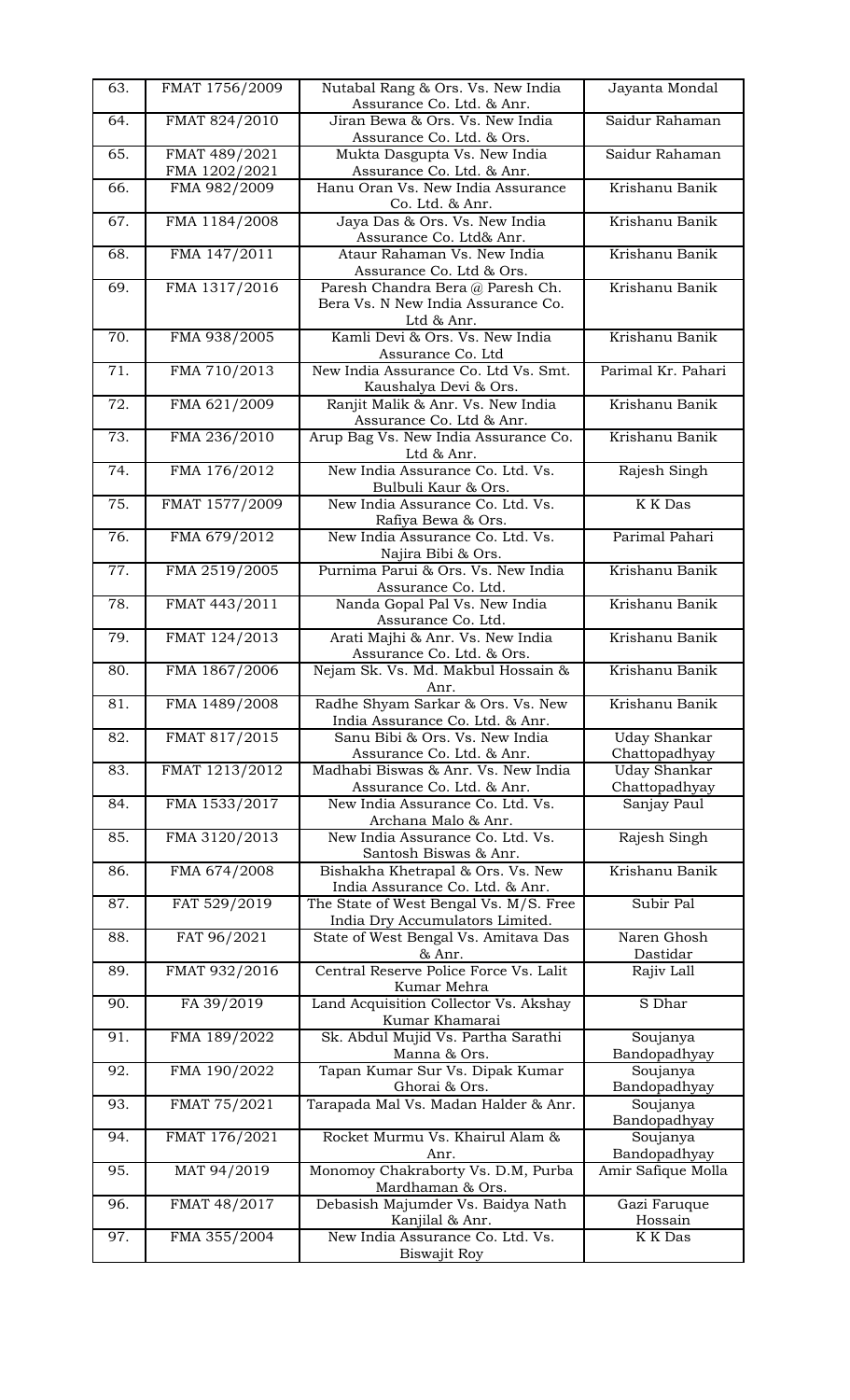#### **14th Day of May, 2022**

#### **BENCH - III**

#### The Hon'ble Justice Sugato Majumdar, Sri Siddhartha Lahiri, Learned Advocate

#### **Sl. No. Case Number Cause Title Name of the Advocate** 1. | FMA 1678/2019 | National Insurance Co. Ltd. Vs. Reba Mondal Rajesh Singh 2. FMAT(MV)171/2022 Pampa Biswas & Ors. Vs. National Insurance Co. Ltd. & Anr. Muktakesh Das 3. FMAT(MV)174/2022 Suparna Debnath & Ors. Vs. National Insurance Co. Ltd. & Anr. Muktakesh Das 4. FMAT(MV)183/2022 Kabita Das Pal & Ors. Vs. National Insurance Co. Ltd. & Anr. Muktakesh Das 5. FMAT(MV)173/2022 Shyamal Halder & Anr. Vs. National Insurance Co. Ltd. & Anr. Muktakesh Das 6. FMAT(MV)179/2022 Nilima Saha & Ors. Vs. National Insurance Co. Ltd. & Anr. Muktakesh Das 7. FMAT 1376/2008 Pranati Chatterjee & Ors. Vs. National Insurance Co. Ltd. & Anr. Krishanu Banik 8. FMAT 613/2018 | National Insurance Co. Ltd. Vs. Rina Chalita & Ors. Krishanu Banik (Disposed of on 30.06.2021) 9. FMA 985/2013 Nirashi Rajbanshi @ Nirashi Das Vs. Div. Manager, National Insurance Co. Ltd. & Anr. Saidur Rahaman 10. | FMA 163/2010 | Md. Moniruddin Hossain & Anr. Vs. Divisional Manager, National Insurance Co. Ltd. & Anr. Saidur Rahaman 11. FMA 2004/2013 National Insurance Co. Ltd. Vs. Oritri Basu Parimal Kr. Pahari 12. FMA 1339/2012 COT 15/2020 National Insurance Co. Ltd. Vs. Darpana Das & Anr. Darpana Das Vs. National Insurance Co. Ltd. Rajesh Singh Ashique Mondal 13. FMA 621/2019 National Insurance Co. Ltd. Vs. Sabina Khatun & Ors. Parimal Kr. Pahari 14. | FMA 619/2019 | National Insurance Co. Ltd. Vs. Pampa Saha & Ors. Parimal Kr. Pahari 15. FMA 374/2022 National Insurance Co. Ltd. Vs. Minu Dhar Roy & Anr. Rajesh Singh 16. FMA 272/2013 National Insurance Co. Ltd. Vs. Sephali Roy & Ors. Sanjay Paul 17. | FMAT(MV)60/2022 | Niladri Chatterjee Vs. National Insurance Co. Ltd. & Anr. Subhankar Mondal 18. FMA 203/2007 National Insurance Co. Ltd. Vs. Minati Maity Parimal Kr. Pahari 19. | FMA 3861/2016 | Indrajit Samanta Vs. National Insurance Co. Ltd. & Anr. Krishanu Banik 20. FMA 2050/2015 National Insurance Co. Ltd. Vs. Bala Rani Mahata & Ors. Parimal Pahari 21. FMA 2159/2018 COT 125/2018 National Insurance Co. Ltd. Vs. Barun Chakraborty & Ors. Barun Chakraborty @ Barun Kumar Chakraborty Vs. National Insurance Co. Ltd. & Ors. Sucharita Pal Ashique Mondal 22. | FMA 585/2004 | National Insurance Co. Ltd. Vs. Binapani Mondal Sushil Kumar Das 23. FMAT 1193/2014 FMA 136/2021 Harun Rashid & Ors. Vs. National Insurance Co. Ltd. & Anr. Krishanu Banik 24. FMA 460/2007 National Insurance Co. Ltd. Vs. Abdur Rashid Rajesh Singh 25. FMAT 468/2012 Smt. Konika Purkait & Anr. Vs. Krishanu Banik

National Insurance Co. Ltd. & Anr.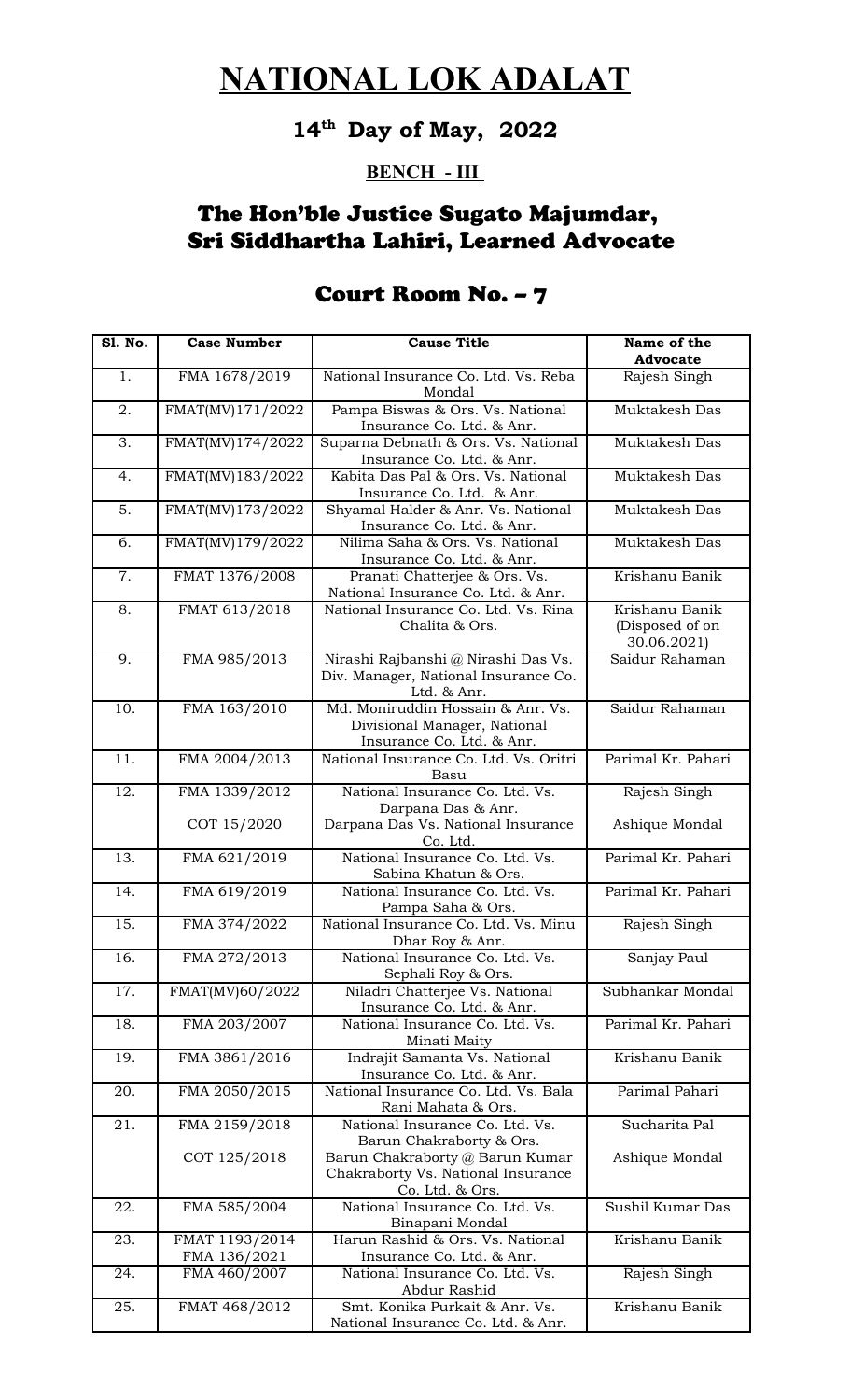| 26. | FMAT 1232/2018<br>FMA 226/2021  | Swapan Rana Vs. National Insurance<br>Co. Ltd. & Anr.                                       | Krishanu Banik          |
|-----|---------------------------------|---------------------------------------------------------------------------------------------|-------------------------|
| 27. | FMAT 232/2015                   | Kalpana Chatterjee & Ors. Vs.<br>National Insurance Co. Ltd. & Anr.                         | Krishanu Banik          |
| 28. | FMAT 98/2010                    | Falguni @ Faguni Devi Vs. National<br>Insurance Co. Ltd. & Anr.                             | Krishanu Banik          |
| 29. | FMA 850/2012                    | Ashadebi Paul & Anr. Vs. National<br>Insurance Co. Ltd.& Anr.                               | Krishanu Banik          |
| 30. | FMA 4456/2016                   | National Insurance Co. Ltd. Vs. Md.<br>Hasimuddin & Ors.                                    | Afroze Alam             |
| 31. | FMAT 63/2014                    | Manju Malakar & Ors. Vs. National<br>Insurance Co. Ltd. & Ors.                              | Krishanu Banik          |
| 32. | FMA 1068/2015                   | Anita Singh & Anr. Vs. National<br>Insurance Co. Ltd. & Anr.                                | Krishanu Banik          |
| 33. | FMA 3914/2014                   | Sayara Bibi & Ors. Vs. National<br>Insurance Co. Ltd. & Ors.                                | Krishanu Banik          |
| 34. | FMA 847/2012                    | National Insurance Co. Ltd. Vs.<br>Tanusri Basak & Ors.                                     | Sanjay Paul             |
| 35. | FMAT 395/2015                   | Sheela Kuiti & Ors. Vs. National<br>Insurance Co. Ltd. & Ors.                               | Krishanu Banik          |
| 36. | FMA 1775/2015                   | Sahasrangshu Das @ Sahasmanshu<br>Das & Ors. Vs. National Insurance<br>Co. Ltd. & Anr.      | Krishanu Banik          |
| 37. | FMAT 1122/2018<br>FMA 1138/2021 | National Insurance Co. Ltd. Vs. Gita<br>Rani & Anr.                                         | Rajesh Singh            |
| 38. | FMAT 1346/2010                  | Joydip Ghosh Vs. National Insurance<br>Co. Ltd. & Anr.                                      | Krishanu Banik          |
| 39. | FMAT 836/2014                   | Rekha Mondal & Anr. Vs. National<br>Insurance Co. Ltd. & Ors.                               | Krishanu Banik          |
| 40. | FMA 553/2011                    | Smt Sumitra Mahato & Anr. Vs.<br>National Insurance Co. Ltd. & Anr.                         | Krishanu Banik          |
| 41. | FMA 543/2014                    | Sri Ram Chandra Manish Vs.<br>National Insurance Co. Ltd. & Anr.                            | Krishanu Banik          |
| 42. | FMA 24/2015                     | Abhrajit Roy Vs. National Insurance<br>Co. Ltd. & Ors.                                      | Krishanu Banik          |
| 43. | FMAT 1037/2010                  | Anowara Begum & Anr. Vs. National<br>Insurance Co. Ltd. & Anr.                              | Krishanu Banik          |
| 44. | FMA 233/2011                    | Abdul Mannan Vs. National<br>Insurance Co. Ltd. & Anr.                                      | Krishanu Banik          |
| 45. | FMAT 467/2018<br>FMA 923/2021   | National Insurance Co. Ltd. Vs.<br>Anando Kumar Biswas & Anr.                               | Sanjay Paul             |
| 46. | FMAT 1056/2011                  | Dilip Kumar Das @ Kalo Das Vs.<br>National Insurance Co. Ltd. & Anr.                        | Krishanu Banik          |
| 47. | FMAT 1296/2009                  | National Insurance Co. Ltd. Vs.<br>Krishna @ Krishna Pada Chowdhury<br>& Ors.               | Parimal Kumar<br>Pahari |
| 48. | FMA 469/2011                    | Chunnalal @ Chunlal Balmiki Vs.<br>National Insurance Co. Ltd. & Anr.                       | Krishanu Banik          |
| 49. | FMAT 837/2012                   | Rabindra Nath Maiti Vs. National<br>Insurance Co. Ltd. & Anr.                               | Krishanu Banik          |
| 50. | FMAT 870/2010                   | Md. @ Mohahammad Sofi @ Shafi Vs.<br>National Insurance Co. Ltd. & Anr.                     | Krishanu Banik          |
| 51. | FMA 463/2011                    | Salam Sk. (Minor) Represented By<br>Fakiran Nadap Vs. National<br>Insurance Co. Ltd. & Anr. | Krishanu Banik          |
| 52. | FMA 1583/2008                   | National Insurance Co. Ltd. Vs.<br>Hasna Banu & Ors.                                        | M P Chakraborty         |
| 53. | FMAT 846/2012                   | Shyamapada Kuilya Vs. National<br>Insurance Co. Ltd. & Ors.                                 | Krishanu Banik          |
| 54. | F.M.A 238/2012                  | Sumona Mondal Vs. National<br>Insurance Co. Ltd. & anr.                                     | Krishanu Banik          |
| 55. | FMA 2473/2005                   | National Insurance Co. Ltd. Vs Gita<br>Jana                                                 | Deb Narayan Roy         |
| 56. | FMAT 1845/2002                  | Sandhya Sutradhar & Ors. Vs.<br>National Insurance Co. Ltd.                                 | Krishanu Banik          |
| 57. | FMAT 104/2008                   | Alkuma Bibi & Ors. Vs. National<br>Insurance Co. Ltd. & Anr.                                | Krishanu Banik          |
| 58. | FMA 935/2011                    | Minor Goutam Pradhan Vs. National<br>Insurance Co. Ltd. & Anr.                              | Krishanu Banik          |
| 59. | FMA 1340/2008                   | Sarwan @ Sarban Kumar Roy Vs.<br>National Insurance Co. Ltd.                                | Krishanu Banik          |
| 60. | FMA 1576/2008                   | Amal Kumar Ghosh Vs. National<br>Insurance Co. Ltd.                                         | Krishanu Banik          |
| 61. | FMA 791/2007                    | National Insurance Co. Ltd. Vs. Arati<br>Samanta                                            | Abhijit<br>Gangopadhyay |
| 62. | FMAT 160/2002                   | Debjani Mallick Vs. National                                                                | Krishanu Banik          |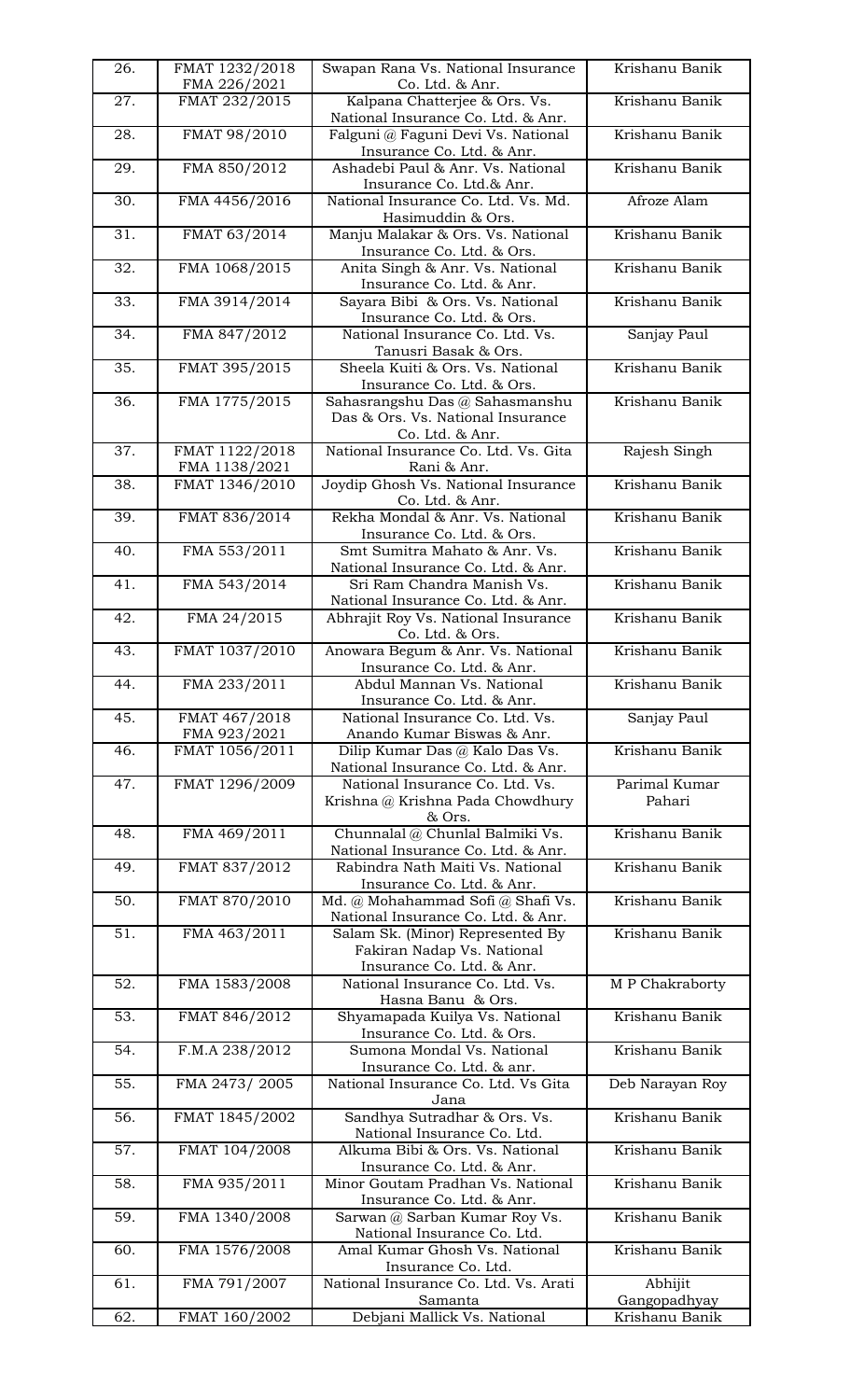|     |                                 | Insurance Co. Ltd.                                                                      |                          |
|-----|---------------------------------|-----------------------------------------------------------------------------------------|--------------------------|
| 63. | FMA 249/2010                    | Kanai Ghosh Vs. National Insurance<br>Co. Ltd. & Anr.                                   | Krishanu Banik           |
| 64. | FMAT 2698/2003                  | Chitta Rajnaj Das Vs. National<br>Insurance Co. Ltd.                                    | Krishanu Banik           |
| 65. | FMA 2650/2007                   | Aloke Sarkar Vs. National Insurance<br>Co. Ltd.                                         | Krishanu Banik           |
| 66. | FMAT 1559/2013                  | Chotti Begam & Ors. Vs. National<br>Insurance Co. Ltd. & Anr.                           | Jayanta Mondal           |
| 67. | FMAT 394/2021                   | Pratima Adhikary & Anr. Vs. National<br>Insurance Co. Ltd. & Anr.                       | Subhankar Mondal         |
| 68. | FMAT 392/2021                   | Rekha Rani Samanta & Anr. Vs.<br>National Insurance Co. Ltd. & Anr.                     | Subhankar Mondal         |
| 69. | FMAT 360/2021                   | Tapasi Bera & Anr. Vs. National<br>Insurance Co. Ltd. & Anr.                            | Subhankar Mondal         |
| 70. | FMAT 765/2021                   | Bimal Chandra Das Vs. National<br>Insurance Co. Ltd. & Anr.                             | Subhankar Mondal         |
| 71. | FMA 1271/2021                   | Santoshi Jana & Ors. Vs. National<br>Insurance Co. Ltd. & Anr.                          | Subhankar Mondal         |
| 72. | FMAT 809/2021                   | Sakuntala Maity & Ors. Vs. National<br>Insurance Co. Ltd. & Anr.                        | Subhankar Mondal         |
| 73. | FMAT 766/2021                   | Sulekha Singh & Anr. Vs. National<br>Insurance Co. Ltd. & Anr.                          | Subhankar Mondal         |
| 74. | FMAT 754/2021                   | Karnadhar Mondal Vs. National<br>Insurance Co. Ltd. & Anr.                              | Subhankar Mondal         |
| 75. | FMAT 655/2021                   | National Insurance Co. Ltd. Vs.<br>Ganga Mallik & Ors.                                  | Rajesh Singh             |
| 76. | FMAT 298/2019                   | Siddheswar Mondal & Anr. Vs.<br>National Insurance Co. Ltd. & Anr.                      | Muktokesh Das            |
| 77. | FMAT (MV)43/2022                | Tandrani Das & Anr. Vs. National<br>Insurance Co. Ltd. & Anr.                           | Jayanta Banerjee         |
| 78. | FMA 1351/2021                   | National Insurance Co. Ltd. Vs.<br>Aparna Karmakar & Ors.                               | Afroz Alam               |
| 79. | FMAT 1030/2017<br>FMA 1357/2018 | National Insurance Co. Ltd. Vs.<br>Debasri Manna & Ors.                                 | Sanjay Pal               |
|     |                                 |                                                                                         |                          |
| 80. | FMAT 42/2017                    | National Insurance Co. Ltd. Vs. Smt.                                                    | <b>K</b> K Das           |
| 81. | FMA 658/2021<br>FMAT 270/2014   | Ruma Bauri & Anr.<br>National Insurance Co. Ltd. Vs. Bapi                               | Parimal Kumar            |
| 82. | FMA 1779/2014<br>FMAT 979/2014  | Manna & Anr.<br>Smt. Anna Ojha & Anr. Vs. National                                      | Pahari<br>Krishanu Banik |
| 83. | FMA 914/2013                    | Insurance Co. Ltd. & Ors.<br>Bijoli Das & Anr. Vs. National                             | Krishanu Banik           |
| 84. | FMAT 859/2012                   | Insurance Co. Ltd. & Anr.<br>Smt. Barnali Sahani & Anr. Vs.                             | Krishanu Banik           |
| 85. | FMA 1042/2015                   | National Insurance Co. Ltd. & Ors.<br>Meher Ali Pakhira & Ors. Vs. National             | Krishanu Banik           |
| 86. | FMA 458/2013                    | Insurance Co. Ltd. & Ors.<br>Supriya Maity & Ors. Vs. National                          | Krishanu Banik           |
| 87. | FMA 763/2013                    | Insurance Co. Ltd. & Ors.<br>Nemai Adhikary Vs. National                                | Krishanu Banik           |
| 88. | FMA 374/2006                    | Insurance Co. Ltd. & Anr.<br>Ashis Mukherjee Vs. National                               | Krishanu Banik           |
| 89. | FMA 764/2011                    | Insurance Co. Ltd.<br>Rita Choudhury & Ors. Vs. National                                | Krishanu Banik           |
| 90. | FMA 842/2019                    | Insurance Co. Ltd. & Anr.<br>National Insurance Co. Ltd. Vs.<br>Sulekha Pramanik & Anr. | K K Das                  |
| 91. | FMA 2420/2014                   | National Insurance CO. Ltd. Vs.<br>Prabhat Mondal @ Prabhat Kumar                       | Parimal Kr. Pahari       |
| 92. | FMAT 1477/2011                  | Mondal & Anr.<br>Chapala Biswas & Ors. Vs. National<br>insurance Co. Ltd.               | Saidur Rahaman           |
| 93. | FMAT 1636/2005                  | Darshan Kaur & Ors. Vs. National<br>Insurance Co. Ltd.                                  | Krishanu Banik           |
| 94. | FMA 1482/2017                   | Goutam Ghosh Vs. National                                                               | Krishanu Banik           |
| 95. | FMAT 619/2019                   | Insurance Co. Ltd. & Anr.<br>National Insurance Co. Ltd. Vs.<br>Kakali Samata & Ors.    | Rajesh Singh             |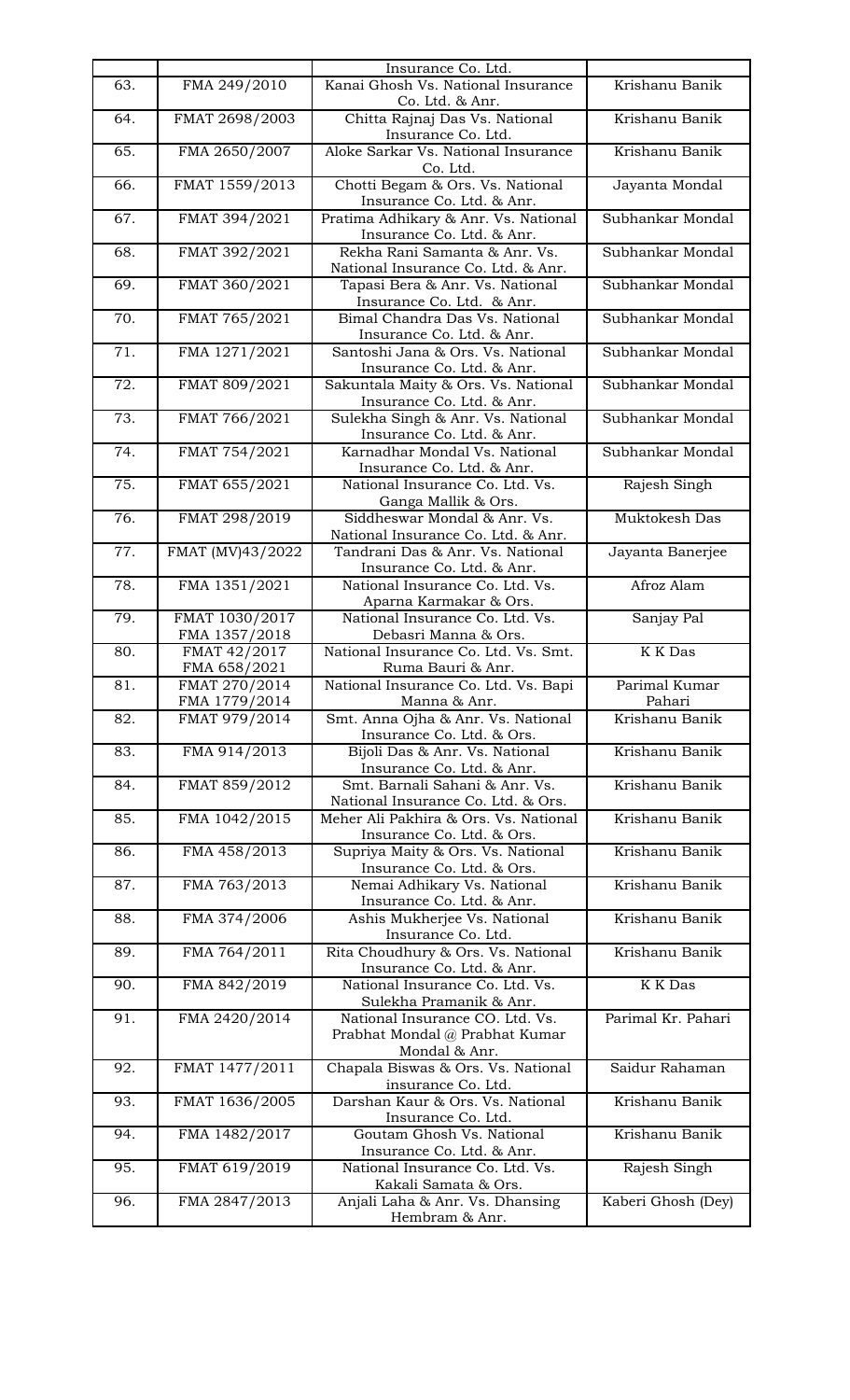# **14th Day of May, 2022**

#### **BENCH - IV**

## The Hon'ble Justice Bivas Pattanayak, Sri Rishad Medora, Learned Advocate

| <b>S1. No.</b> | <b>Case Number</b>              | <b>Cause Title</b>                                                     | Name of the<br>Advocate |
|----------------|---------------------------------|------------------------------------------------------------------------|-------------------------|
| 1.             | FMA 158/2010                    | Khatirul Islam @ Sk. Vs. National<br>Insurance Co. Ltd. & Ors.         | Krishanu Banik          |
| 2.             | FMAT 3550/2005                  | Jhalo Rabidas Vs. National Insurance<br>Co. Ltd.                       | Krishanu Banik          |
| 3.             | FMA 193/2002                    | Jadupati Sahani Vs. National<br>Insurance Co. Ltd.                     | Krishanu Banik          |
| 4.             | FMA 56/2003                     | Khairulnisa Bibi & Ors. Vs. National<br>Insurance Co. Ltd.             | Krishanu Banik          |
| 5.             | FMA 34/2001                     | Kalpana Ghosh Vs. National<br>Insurance Co. Ltd.                       | Krishanu Banik          |
| 6.             | FMA 323/2009                    | Smt. Sampa Sen & Ors. Vs. National<br>Insurance Co. Ltd. & Anr.        | Krishanu Banik          |
| 7.             | FMA 96/2003                     | Monorama Routh Vs. National<br>Insurance Co. Ltd.                      | Krishanu Banik          |
| 8.             | FMAT 777/2011                   | Laxmi Debnath Vs. National<br>Insurance Co. Ltd. & Anr.                | Krishanu Banik          |
| 9.             | FMAT 2879/2006                  | Nasiruddin Ansari Vs. National<br>Insurance Co. Ltd.                   | Krishanu Banik          |
| 10.            | FMA 504/2004                    | Rita Jaiswal & Ors. Vs. National<br>Insurance Co. Ltd.                 | Krishanu Banik          |
| 11.            | FMA 1678/2003                   | Nishit Kumar Powali Vs. National<br>Insurance Co. Ltd.                 | Krishanu Banik          |
| 12.            | FMAT 847/2006                   | Laxmi Sil & Anr. Vs. National<br>Insurance Co. Ltd.                    | Krishanu Banik          |
| 13.            | FMAT 688/2006                   | Jayuddin Sk. Vs. National Insurance<br>Co. Ltd.                        | Krishanu Banik          |
| 14.            | FMA 578/2007                    | Laxmi Halder & Ors. Vs. National<br>Insurance Co. Ltd.                 | Krishanu Banik          |
| 15.            | FMA 970/2009                    | Lokman Ali Vs. National Insurance<br>Co. Ltd. & Anr.                   | Krishanu Banik          |
| 16.            | FMA 900/2004                    | Ajoy Kumar Mohanty Vs. National<br>Insurance Co. Ltd.                  | Krishanu Banik          |
| 17.            | FMAT 4369/2006                  | Nabiya Layek Vs. National Insurance<br>Co. Ltd.                        | Krishanu Banik          |
| 18.            | FMAT 3817/2001                  | Smt. Shibu Rani Jash Vs. National<br>Insurance Co. Ltd.                | Krishanu Banik          |
| 19.            | FMA 2505/2005                   | Hamida Khatun & Ors. Vs. National<br>Insurance Company Ltd.            | Krishanu Banik          |
| 20.            | FMA 2504/2005                   | Md. Samsul Haque @ Md. Samsuhul<br>Vs. National Insurance Company Ltd. | Krishanu Banik          |
| 21.            | FMAT (MV)<br>78/2022            | Sukhmani Saren & Ors. Vs. National<br>Insurance Company Ltd. & Ors.    | Krishanu Banik          |
| 22.            | FMA 485/2014                    | Piriska Kujur @ Oraon & Ors. Vs.<br>National Ins Company Ltd. & Anr.   | Saidur Rahaman          |
| 23.            | FMAT 1227/2016                  | National Insurance Co. Ltd. Vs.<br>Shamim Aktar @ Sarkar & Anr.        | Saibalendu<br>Bhowmick  |
| 24.            | FMA 824/2018                    | Ravi Jaiswal & Anr. Vs. National<br>Insurance Co. Ltd. & Anr.          | Saidur Rahaman          |
| 25.            | FMAT 158/2016                   | Bikash Ghosh Vs. National Insurance<br>Co. Ltd. & Anr.                 | Saidur Rahaman          |
| 26.            | FMAT 1009/2015<br>FMA 3860/2016 | National Insurance Co. Ltd. Vs.<br>Shikha Kundu (Mondal) & Ors.        | Saibalendu<br>Bhowmick  |
| 27.            | FMAT 553/2014                   | Suhana Begum & Ors. Vs. Firoj Sekh<br>& Ors.                           | Muktokesh Das           |
|                | FMAT 330/2014                   | National Insurance Co. Ltd. Vs.<br>Suhana Begum & Ors.                 | Arabindo Kundu          |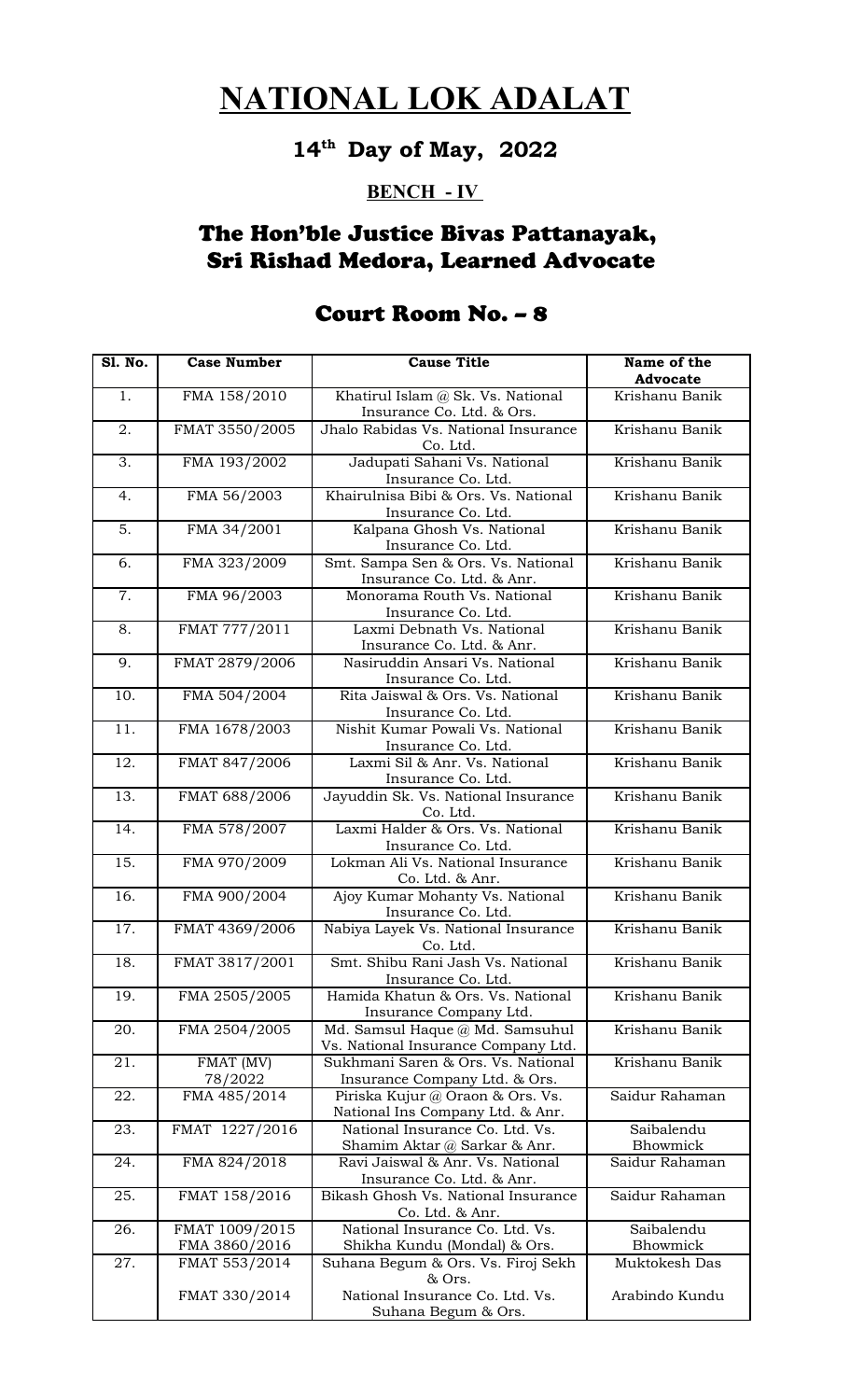| 28. | FMAT 813/2021                 | Sampa Ghosh Vs. National Insurance<br>Co. Ltd. & Anr.                                        | Muktokesh Das               |
|-----|-------------------------------|----------------------------------------------------------------------------------------------|-----------------------------|
| 29. | FMAT 1547/2012                | National Insurance Co. Ltd. Vs.<br>Suchitra Mondal & Ors.                                    | Arabindo Kundu              |
| 30. | FMAT(MV)74/2022               | Laksmi Priya Barik @ Lakshmi Priya<br>Barik & Anr. Vs. National Insurance                    | Subhankar Mondal            |
| 31. | FMAT(MV)75/2022               | Co. Ltd. & Anr.<br>Uma Manna & Anr. Vs. National                                             | Subhankar Mondal            |
| 32. |                               | Insurance Co. Ltd. & Anr.                                                                    | Krishanu Banik              |
| 33. | FMAT 51/2019<br>FMA 188/2022  | Jaba Roy Vs. National Ins. Co. Ltd.<br>National Insurance Co. Ltd. Vs.                       | Rajesh Singh                |
| 34. | FMA 374/2007                  | Gitarani Jana & Anr.<br>National Insurance Co. Ltd. Vs. Fakir<br>Mallik                      | Pradip Kr. Pal<br>Chowdhuri |
| 35. | FMAT 454/2020<br>FMA 113/2021 | Dipak Ghosh Vs. National Insurance<br>Co. Ltd.& Anr.                                         | Jayanta Banerjee            |
| 36. | FMAT 1219/2018                | Rafiq Alam Vs. National Insurance<br>Co. Ltd.& Anr.                                          | Sk. Abu Abbasuddin          |
| 37. | FMA 1892/2014                 | Chandana Chakraborty & Ors. Vs.<br>National Insurance Co. Ltd. & Anr.                        | Sk. Abu Abbas Uddin         |
| 38. | FMAT 1036/2018                | Chiranjit Ghosh Vs. National<br>Insurance CO. Ltd. & Anr.                                    | Jayanta Banerjee            |
| 39. | FMAT 80/2012                  | Sandhya Das & Ors. Vs. National                                                              | Santosh Kumar Das           |
| 40. | FMAT(MV)148/2022              | I(nsurance Co. Ltd. & Anr.<br>Akhitan Bibi & Ors. Vs. Oriental                               | Muktakesh Das               |
| 41. | FMAT(MV)182/2022              | insurance Co. Ltd. & Anr.<br>Asok Halder & Anr. Vs. Oriental                                 | Muktakesh Das               |
| 42. | FMAT(MV)170/2022              | insurance Co. Ltd. & Ors.<br>Namita Debnath & Ors. Vs. Oriental                              | Muktakesh Das               |
| 43. | FMA 134/2019                  | insurance Co. Ltd. & Anr.<br>Dipali Mondal & Ors. Vs. Oriental                               | Muktakesh Das               |
| 44. | FMA 640/2021                  | insurance Co. Ltd. & Anr.<br>Bela Pal & Ors. Vs. Oriental                                    | Ali Imam Shah               |
| 45. | FMA 662/2012                  | Insurance Co. Ltd. & Anr.<br>Jahanara Begum & Ors. Vs. Oriental<br>Insurance Co. Ltd. & Anr. | Krishanu Banik              |
| 46. | FMA 1284/2008                 | Jyotsna Das Bairagya & Ors. Vs.<br>Oriental Insurance Co. Ltd. & Anr.                        | Krishanu Banik              |
| 47. | FMA 1793/2014                 | Alpana Mukhopadhyay & Anr. Vs.<br>Oriental Insurance Co. Ltd. & Anr.                         | Krishanu Banik              |
| 48. | FMA 649/2014                  | Solimuddin Ahamed & Anr. Vs.<br>Divisional Manager, Oriental<br>Insurance Co. Ltd. & Anr     | Krishanu Banik              |
| 49. | FMAT(MV)38/2022               | Aresha Bibi & Ors. Vs. Oriental<br>Insurance Co. Ltd. & Anr.                                 | Subhankar Mondal            |
| 50. | FMA 411/2022                  | Shobha Nayek & Ors. Vs. Oriental<br>Insurance Co. Ltd. & Anr.                                | Subhankar Mondal            |
| 51. | FMA 393/2022                  | Lakshmi Rani Maji @ Lakhi Maji &<br>Ors. Vs. Oriental Insurance Co. Ltd.                     | Subhankar Mondal            |
| 52. | FMA 1246/2012                 | Minor Ishani Mukherjee Vs. Oriental<br>insurance Co. Ltd.                                    | Krishanu Banik              |
| 53. | FMA 793/2008                  | The Oriental Insurance Co. Ltd. Vs.                                                          | Parimal Kumar<br>Pahari     |
| 54. | FMA 289/2013                  | Kamal Kumar Goswami & Ors.<br>Oriental Insurance Co. Ltd. Vs.                                | Parimal Kumar               |
| 55. | FMA 886/2012                  | Sahajan Khatun & Ors.<br>The Oriental Insurance Co. Ltd. Vs.                                 | Pahari<br>Parimal Kumar     |
|     | With<br>FMA 885/2012          | Mrs. Doly Das & Ors.<br>The Oriental Insurance Co. Ltd. Vs.                                  | Pahari<br>Parimal Kumar     |
| 56. | FMA 199/2017                  | Smt. Shanti Devi Prasad & Ors.<br>The Oriental Insurance Co. Ltd. Vs.                        | Pahari<br>Parimal Kumar     |
| 57. | FMAT 1316/2011                | Laxmi Kanta Pal & Anr.<br>Oriental Insurance Co. Ltd. Vs. Nakul                              | Pahari<br>Sanjay Paul       |
|     |                               | Sarkar @ Makul Darkar @ Makbul<br>Sarkar & Ors.                                              |                             |
| 58. | FMAT 995/2012                 | Oriental Insurance Co. Ltd. Vs. Malati<br>Dolai & Ors.                                       | Parimal Kumar<br>Pahari     |
| 59. | FMA 1222/2007                 | Oriental Insurance Co. Ltd. Vs. Altab<br>Molla & Anr.                                        | Parimal Kumar<br>Pahari     |
| 60. | FMA 560/2012                  | Oriental Insurance Co. Ltd. Vs.<br>Basana Biswas                                             | Parimal Kumar<br>Pahari     |
| 61. | FMA 1246/2012                 | Minor Ishani Mukherjee Vs. The<br>Oriental Insurance Co. Ltd. & Ors.                         | Krishanu Banik              |
| 62. | FMAT 572/2017                 | Oriental Insurance Co. Ltd. Vs.<br>Manju Hazra & Ors.                                        | Sanjay Paul                 |